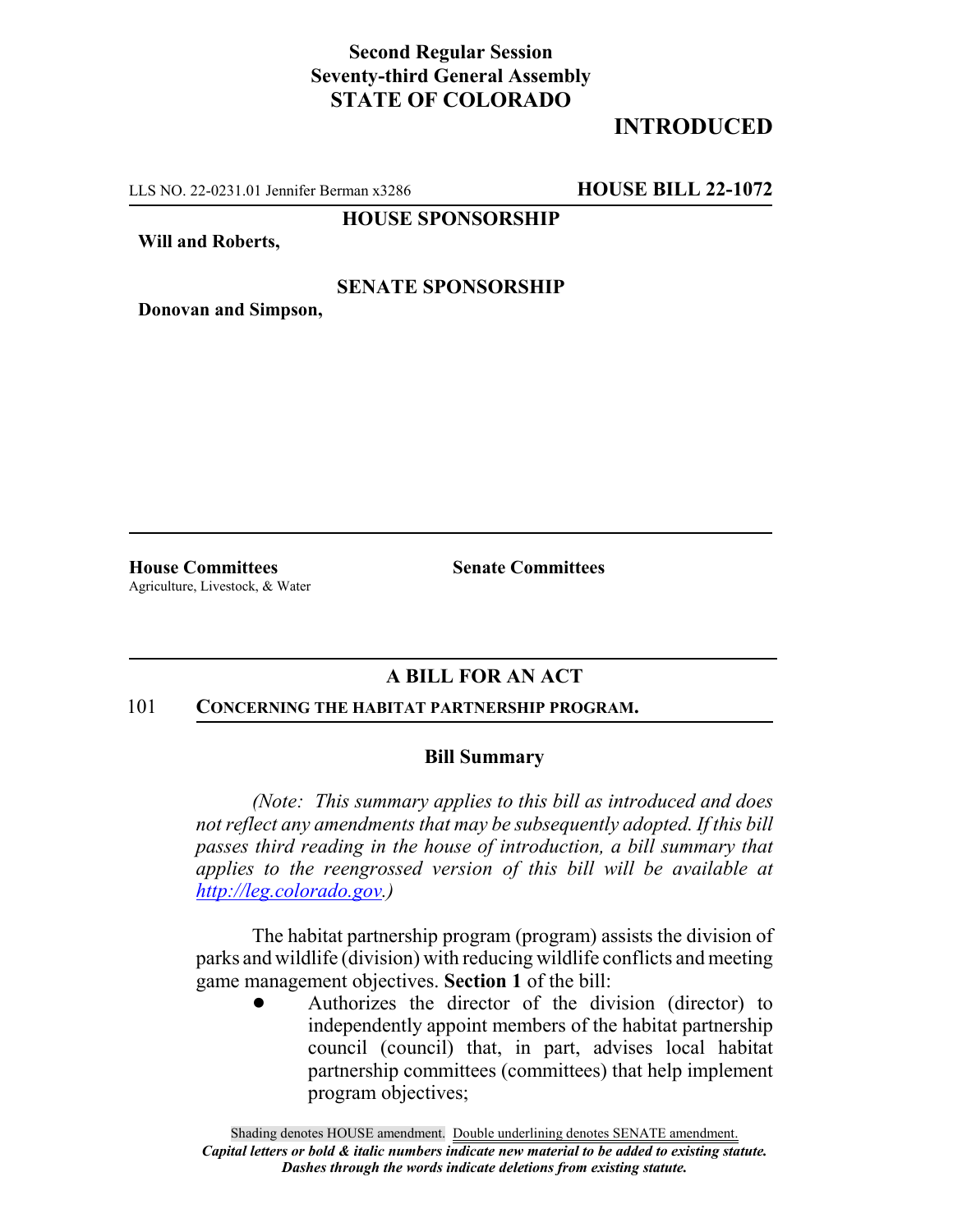- Expands the scope of the program to assist the division with private land conservation and wildlife migration corridor efforts;
- With respect to reducing wildlife conflicts, prioritizes conflicts that arise from forage and fence issues related to big game ungulate species, which are big game species that are hooved mammals;
- Authorizes the council to allocate an annual budget to each committee, subject to final approval by the director, and expend funds in areas of the state that are not covered by a committee;
- Requires the director to set terms for committee members; and
- Identifies the council and each committee as an independent organizational unit for purposes of purchasing, accounting, and procurement-related issues.

Section 2 clarifies that any balance of unexpended and unencumbered money in the habitat partnership cash fund (fund) at the end of a fiscal year that exceeds the amount transferred to the fund at the beginning of the fiscal year from the wildlife cash fund reverts to the wildlife cash fund. **Section 2** also continues the fund indefinitely.

**Section 3** exempts the program from the "Procurement Code".

 *Be it enacted by the General Assembly of the State of Colorado:* **SECTION 1.** In Colorado Revised Statutes, 33-1-110, **amend** (7)(a), (8)(a), (8)(b), (8)(d)(VII), and (8)(e); and **add** (7)(c)(VII), 4 (7)(c)(VIII), and (8)(c.5) as follows: **33-1-110. Duties of the director of the division.** (7) (a) The 6 director with approval of the commission, shall appoint a committee COUNCIL of nine persons to act as the "habitat partnership council", 8 referred to in this section as the "council". The council shall have HAS statewide responsibility and authority. (c) The duties of the council are: (VII) TO ALLOCATE AN ANNUAL BUDGET TO EACH LOCAL HABITAT PARTNERSHIP COMMITTEE AND SUBMIT EACH COMMITTEE'S BUDGET FOR 13 THE DIRECTOR'S FINAL APPROVAL; AND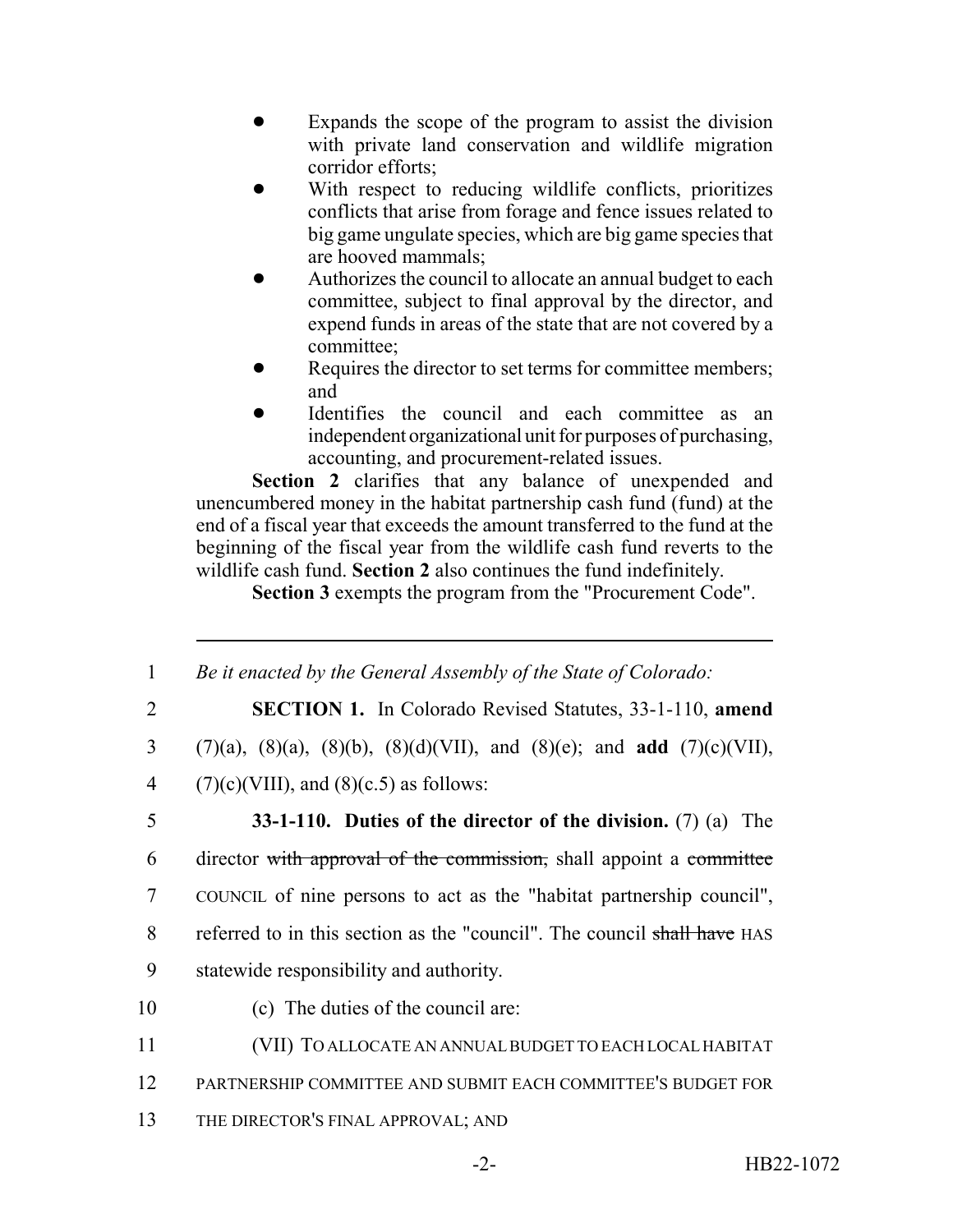(VIII) TO EXPEND MONEY AS NECESSARY IN AREAS THAT ARE NOT COVERED BY A LOCAL HABITAT PARTNERSHIP COMMITTEE FORMED PURSUANT TO SUBSECTION (8)(b) OF THIS SECTION TO REDUCE WILDLIFE AND LAND MANAGEMENT CONFLICTS AS THE CONFLICTS RELATE TO BIG GAME UNGULATE SPECIES FORAGE AND FENCE ISSUES, ASSIST WITH PRIVATE LAND CONSERVATION EFFORTS, ENHANCE WILDLIFE MIGRATION CORRIDORS, AND IMPLEMENT OTHER MANAGEMENT OBJECTIVES.

 (8) (a) The habitat partnership program is hereby created to assist 9 the division of parks and wildlife IN ITS DUTIES AS DEEMED APPROPRIATE 10 BY THE DIRECTOR:

 (I) By working with private land managers, public land management agencies, sports persons, and other interested parties to reduce wildlife conflicts, particularly those associated with forage and 14 fence issues and to assist RELATED TO BIG GAME UNGULATE SPECIES;

15 (II) BY ASSISTING the division of parks and wildlife in meeting 16 game management objectives; through duties as deemed appropriate by 17 the director.

 (III) BY ASSISTING WITH PRIVATE LAND CONSERVATION EFFORTS; AND

**(IV)** IN ENHANCING WILDLIFE MIGRATION CORRIDORS.

21 (b) The director, with the approval of the commission, shall have 22 the authority to MAY appoint a "habitat partnership committee", referred 23 to in this section SUBSECTION  $(8)$  as a "committee", in any area of the state where conflicts between wildlife and private land owners and managers engaged in the management of public and private land exist, AS THE 26 CONFLICTS RELATE TO BIG GAME UNGULATE SPECIES FORAGE AND FENCE ISSUES.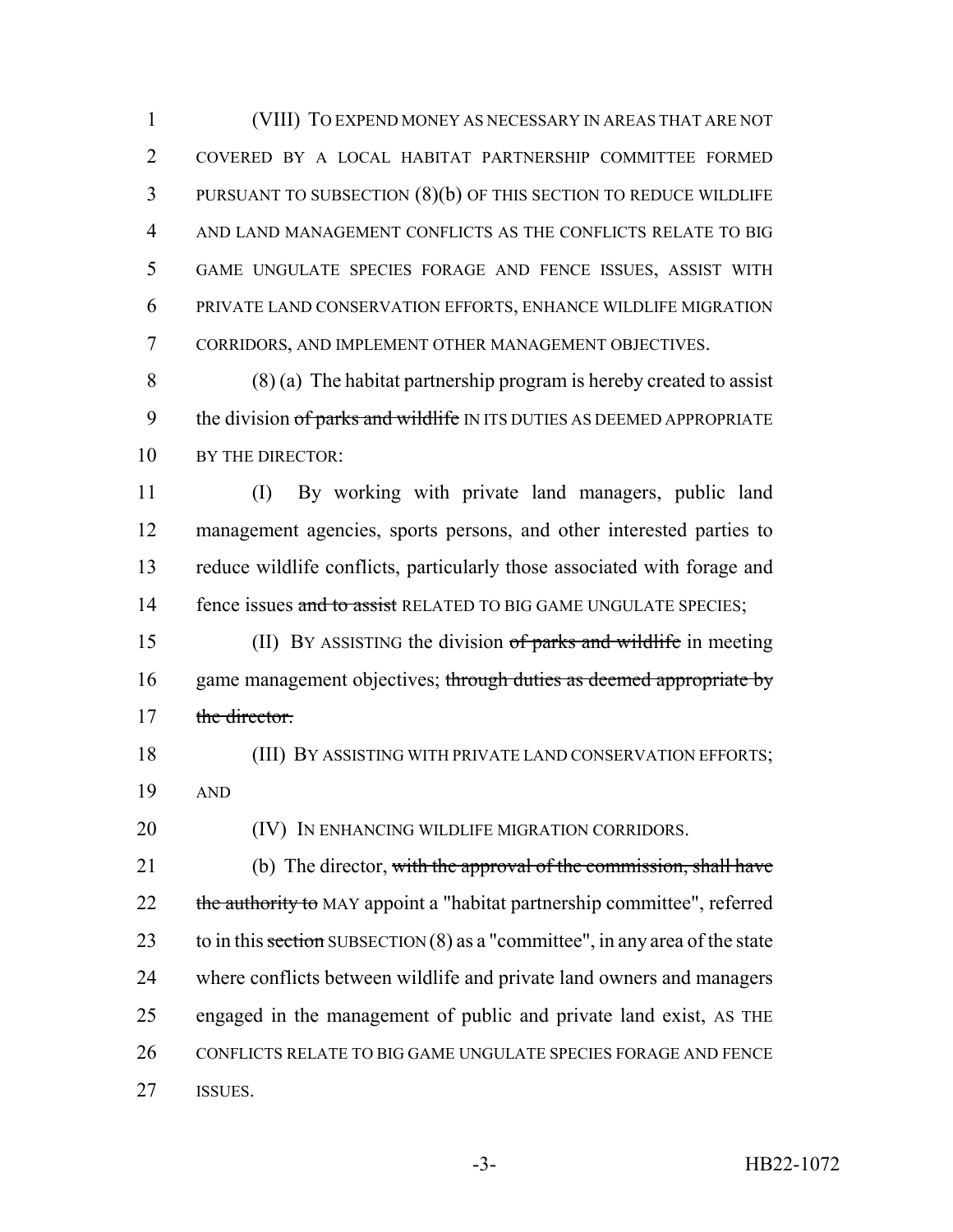(c.5) COMMENCING ON THE EFFECTIVE DATE OF THIS SUBSECTION (8)(c.5), COMMITTEE MEMBERS SERVE FOR SET TERMS AS DETERMINED BY THE DIRECTOR. IN SETTING COMMITTEE MEMBERS' TERMS, THE DIRECTOR MUST PROVIDE FOR THE STAGGERING OF COMMITTEE MEMBERS' TERMS AND MAY ALLOW COMMITTEE MEMBERS TO SERVE AN UNLIMITED NUMBER OF TERMS.

(d) The duties of a committee are the following:

 (VII) To reduce wildlife and land management conflicts as the conflicts relate to big game UNGULATE SPECIES forage and fence issues, ASSIST WITH PRIVATE LAND CONSERVATION EFFORTS, ENHANCE WILDLIFE MIGRATION CORRIDORS, and ACHIEVE other management objectives.

12 (e) (I) The A committee shall be authorized to MAY procure from 13 land owners, land managers, or other providers materials or services AS ARE necessary for carrying out activities identified in the distribution 15 management plans pursuant to subparagraph (IV) of paragraph (d) of this 16 subsection  $(8)$  SUBSECTION  $(8)(d)(IV)$  OF THIS SECTION; except that all 17 such procurements A COMMITTEE shall be certified as CERTIFY THAT A PROCUREMENT IS within the scope of the activities and funding levels 19 authorized in such A distribution management  $\frac{1}{n}$  PLAN before  $\frac{1}{n}$  where  $\frac{1}{n}$ 20 procurement may be authorized PROCURING THE MATERIALS OR SERVICES. 21 (II) FOR PURPOSES OF PURCHASING, ACCOUNTING, AND ALL

 PROCUREMENT-RELATED ISSUES, THE COUNCIL AND EACH COMMITTEE IS A SEPARATE, DISTINCT, AND INDEPENDENT ORGANIZATIONAL UNIT.

 **SECTION 2.** In Colorado Revised Statutes, 33-1-112, **amend** 25 (8)(e)(III); and **repeal** (8)(e)(IV) as follows:

 **33-1-112. Funds - cost accounting - definition - repeal.** 27 (8) (e) (III)  $\overrightarrow{Any}$  The balance OF UNEXPENDED AND UNENCUMBERED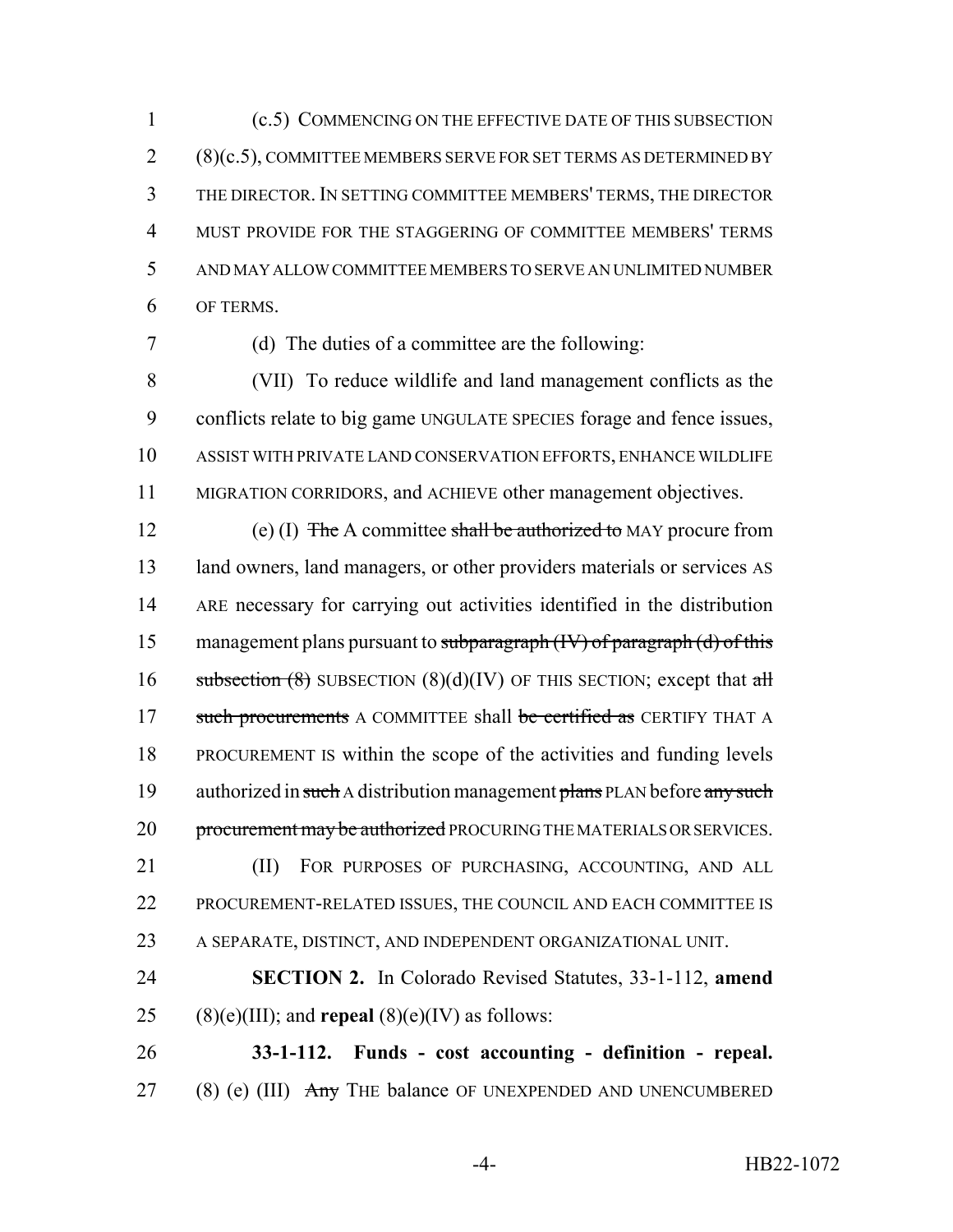1 MONEY in the habitat partnership cash fund at the end of the EACH STATE 2 fiscal year shall MUST not exceed the total amount of the wildlife cash 3 fund transfer from the beginning of that STATE fiscal year. Any excess 4 moneys shall revert AMOUNT OF UNEXPENDED AND UNENCUMBERED MONEY IN THE HABITAT PARTNERSHIP CASH FUND AT THE END OF A STATE FISCAL YEAR THAT EXCEEDS THE AMOUNT TRANSFERRED TO THE FUND AT THE BEGINNING OF THAT STATE FISCAL YEAR REVERTS to the wildlife cash fund. (IV) This paragraph (e) is repealed, effective July 1, 2023. **SECTION 3.** In Colorado Revised Statutes, 24-101-105, **amend** (1)(a) introductory portion, (1)(a)(XIV), and (1)(a)(XV); and **add**  $12 \qquad (1)(a)(XVI)$  as follows: **24-101-105. Application of this code.** (1) (a) This code shall 14 apply APPLIES to all publicly funded contracts entered into by all governmental bodies of the executive branch of this state; except that this 16 code shall DOES not apply to: 17 (XIV) Annuities; and (XV) Real property or interest in real property; OR (XVI) THE HABITAT PARTNERSHIP PROGRAM CREATED IN SECTION  $33-1-110(8)(a)$ . **SECTION 4. Act subject to petition - effective date.** This act takes effect at 12:01 a.m. on the day following the expiration of the ninety-day period after final adjournment of the general assembly; except

24 that, if a referendum petition is filed pursuant to section 1 (3) of article V of the state constitution against this act or an item, section, or part of this act within such period, then the act, item, section, or part will not take effect unless approved by the people at the general election to be held in